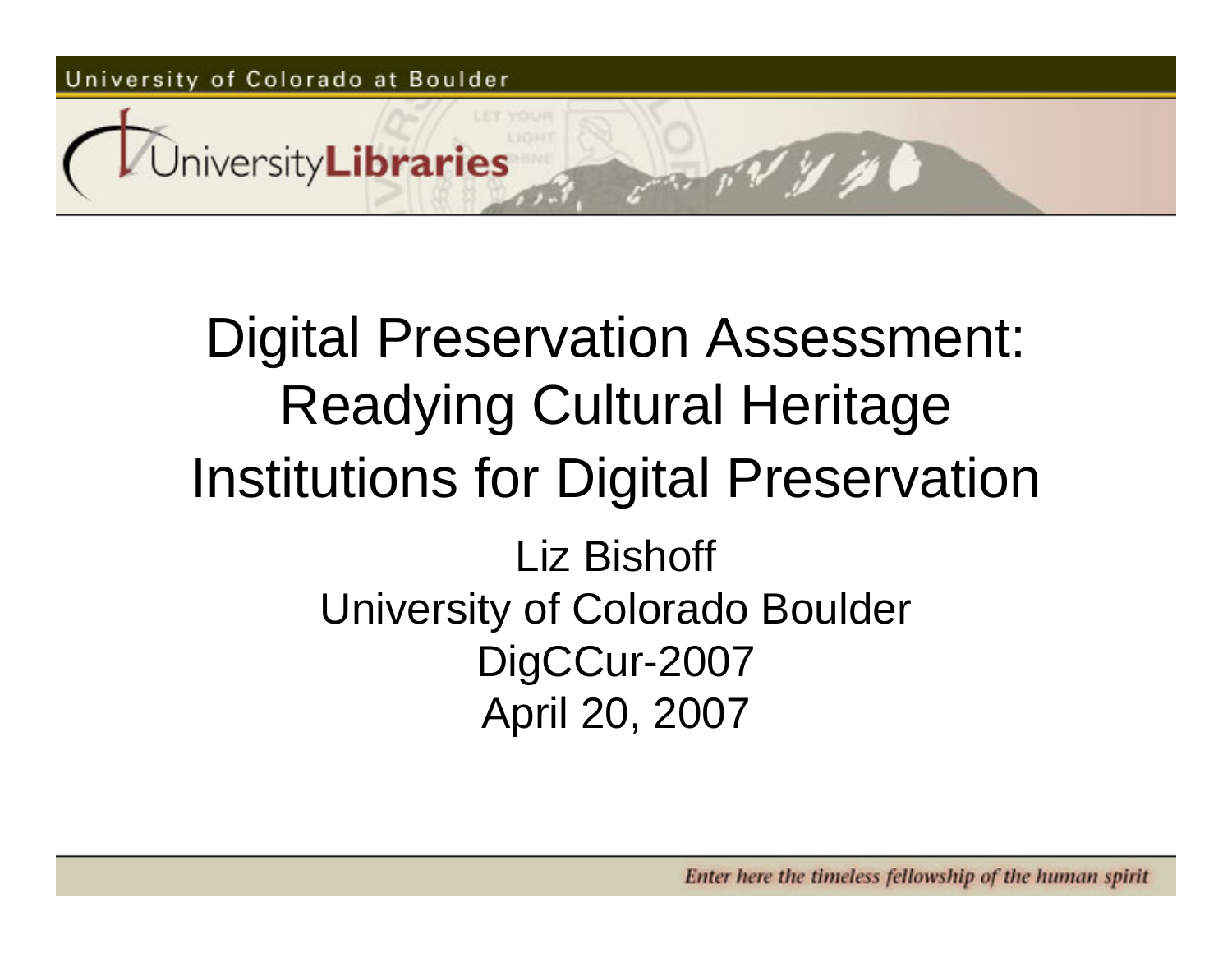# Cornell Study

- • 100 distinct institutions participating in NEH funding 2003-2005 workshops;
- • 50% academic, 27% gov't, 5.2% museum, 3.5% public libraries, 14% other
- •Participants held 9-11 different formats
- • 50% of attendees had developed policies; 30% implemented policies
- •CD/DVD principle storage medium (90%), online 85%, 75% tape
- • 59% of the institutions had staff charged with digital preservation responsibilities.
- •38% of institutions were funding programs with institutional funds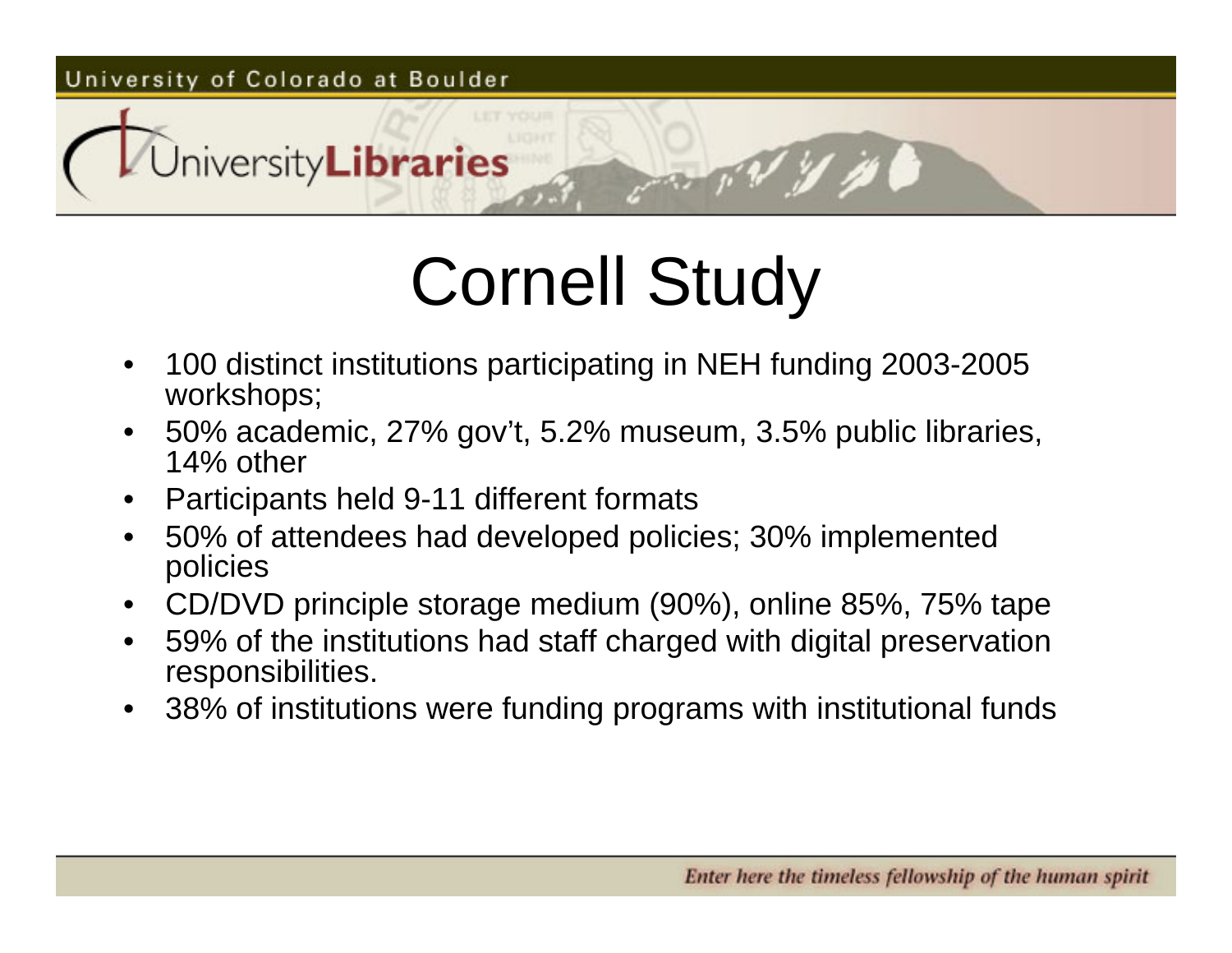#### 2005 NEDCC Survey Results

- • 33.1%--academic libraries; 14.5% archives; 9% art museums; 7.8% public libraries; 24.7% other
- • Who's responsible—66% institutions no one is responsible for digital preservation activities
- • Continuing education—84% supported CE activities for digital preservation
- • Preservation solutions—
	- **78% networked hard drives;**
	- **65% removable magnetic media;**
	- **data is stored in-house**
- •Cause for concern: 30% have been backed up one time or not at all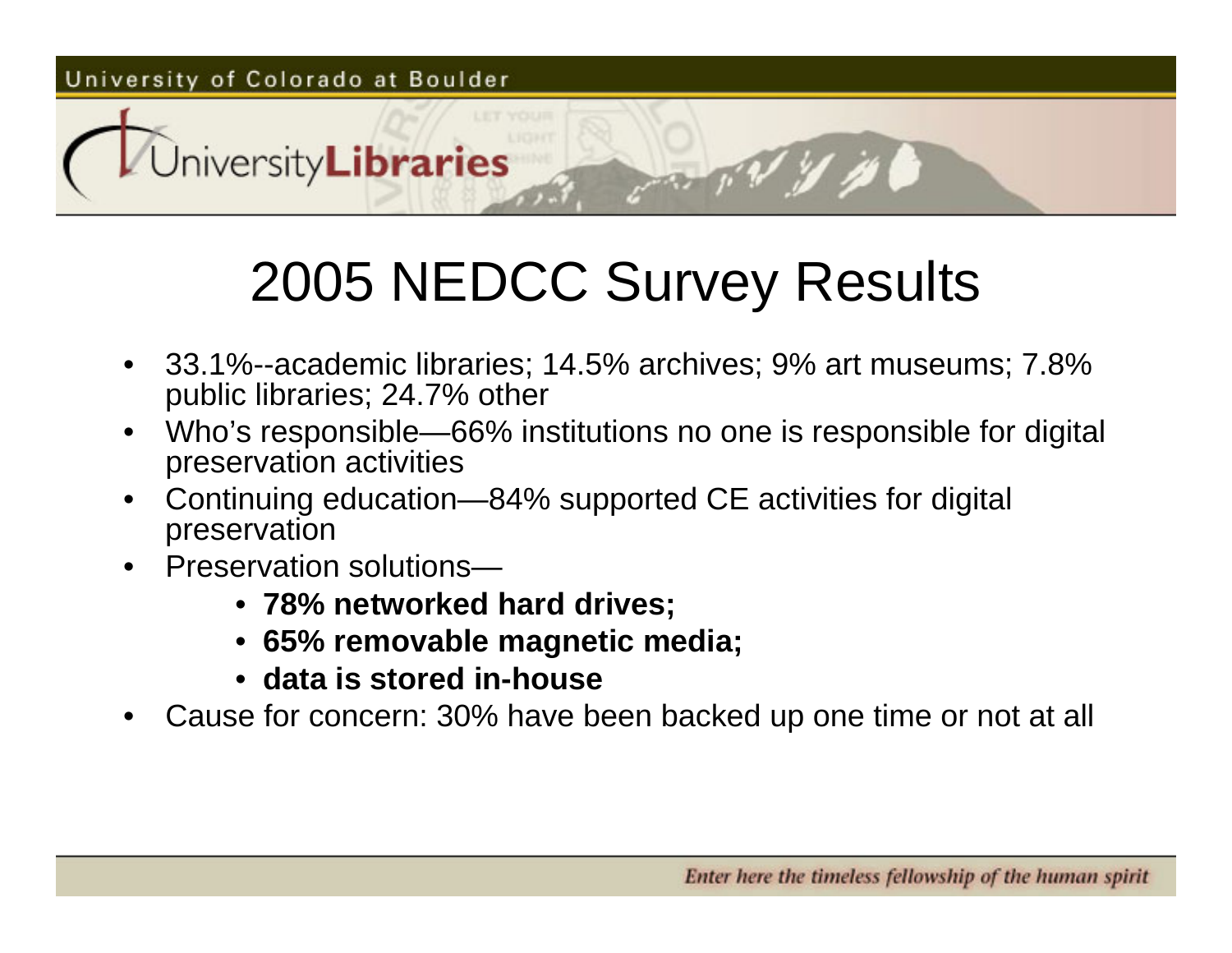# On site visit Findings

- Issue of digital preservation is just now coming to the forefront of discussion and action
- Many institutions still at "Digital Project" vs. "Digital Program" stage
- Written policies and documented digital preservation practices are lacking
- Preservation/Conservation Staff are generally not directly involved in many of the digital initiatives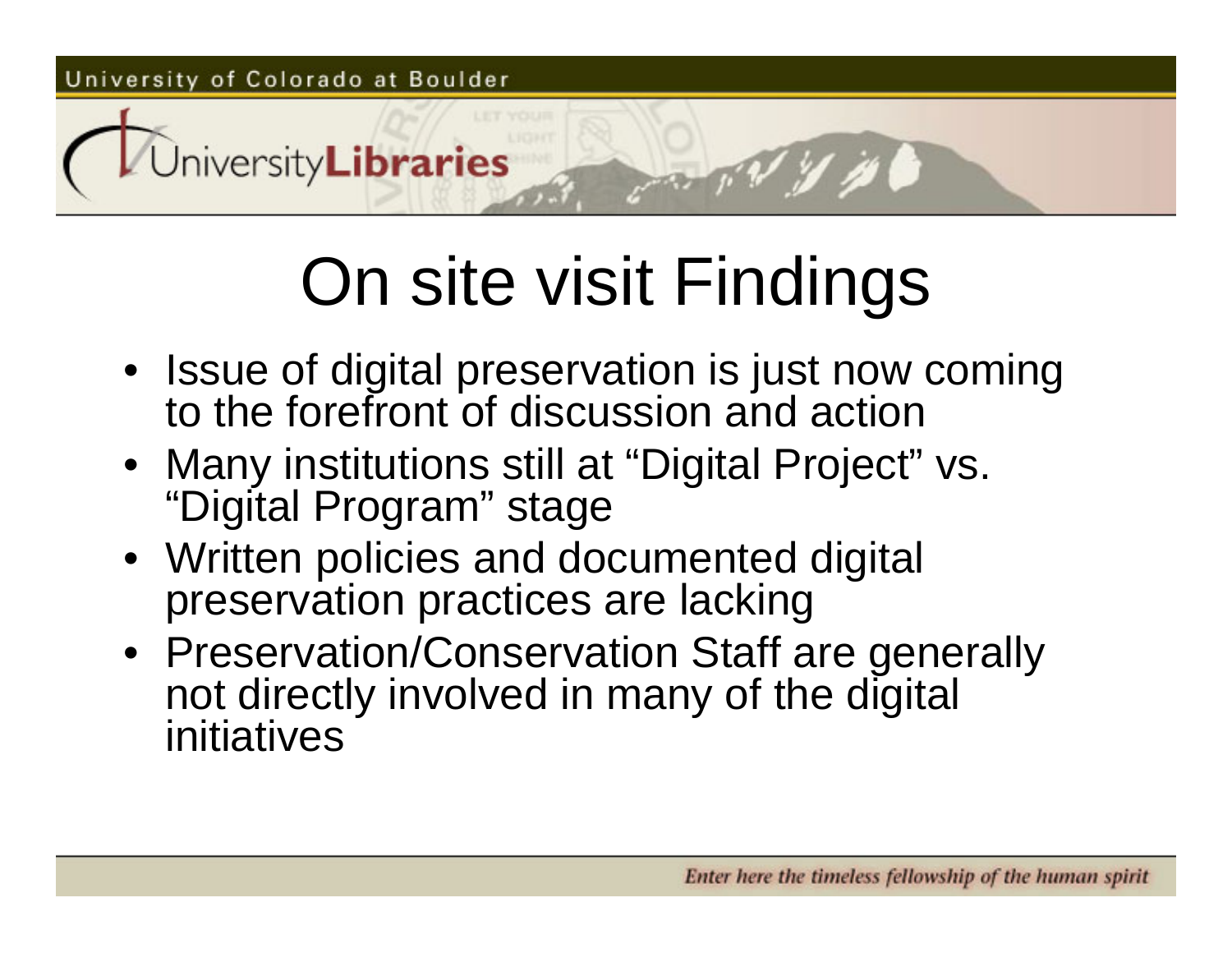### Key Findings-Digital Preservation

- $\bullet$  Few have coordinated institutional approach to their digital initiative, especially in the areas of:
	- Standards (Imaging, Metadata)
	- Quality Control
	- Access
	- Promotion
	- Digital Preservation
- • Lack of understanding of when institution has a 'born digital object' and then what strategy must be implemented to maintain those objects.
- • DAM: Some projects see DAM as solution to digital preservation issues.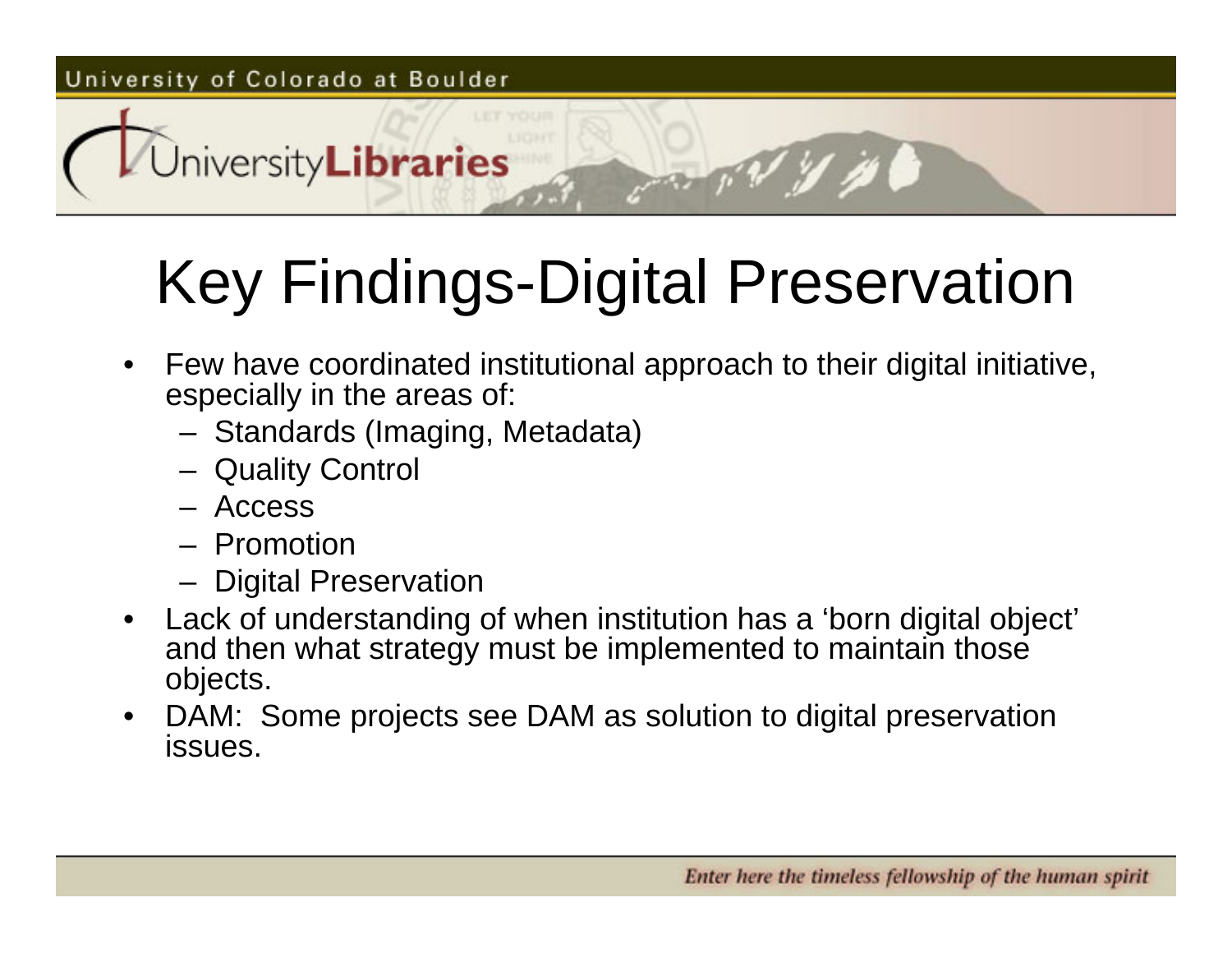# Findings-con't

- • CD/DVD major storage media; moving to networked servers
- • Refreshing data on CD/DVD with lengthy periods between refreshing
- Quality control of master images inconsistent at best
- •Backing up is viewed as digital preservation
- Education is important before institutions start "doing" digital preservation
- • Ability to advocate for digital preservation is lacking at many institutions
- •Funding primarily through local funds and grants.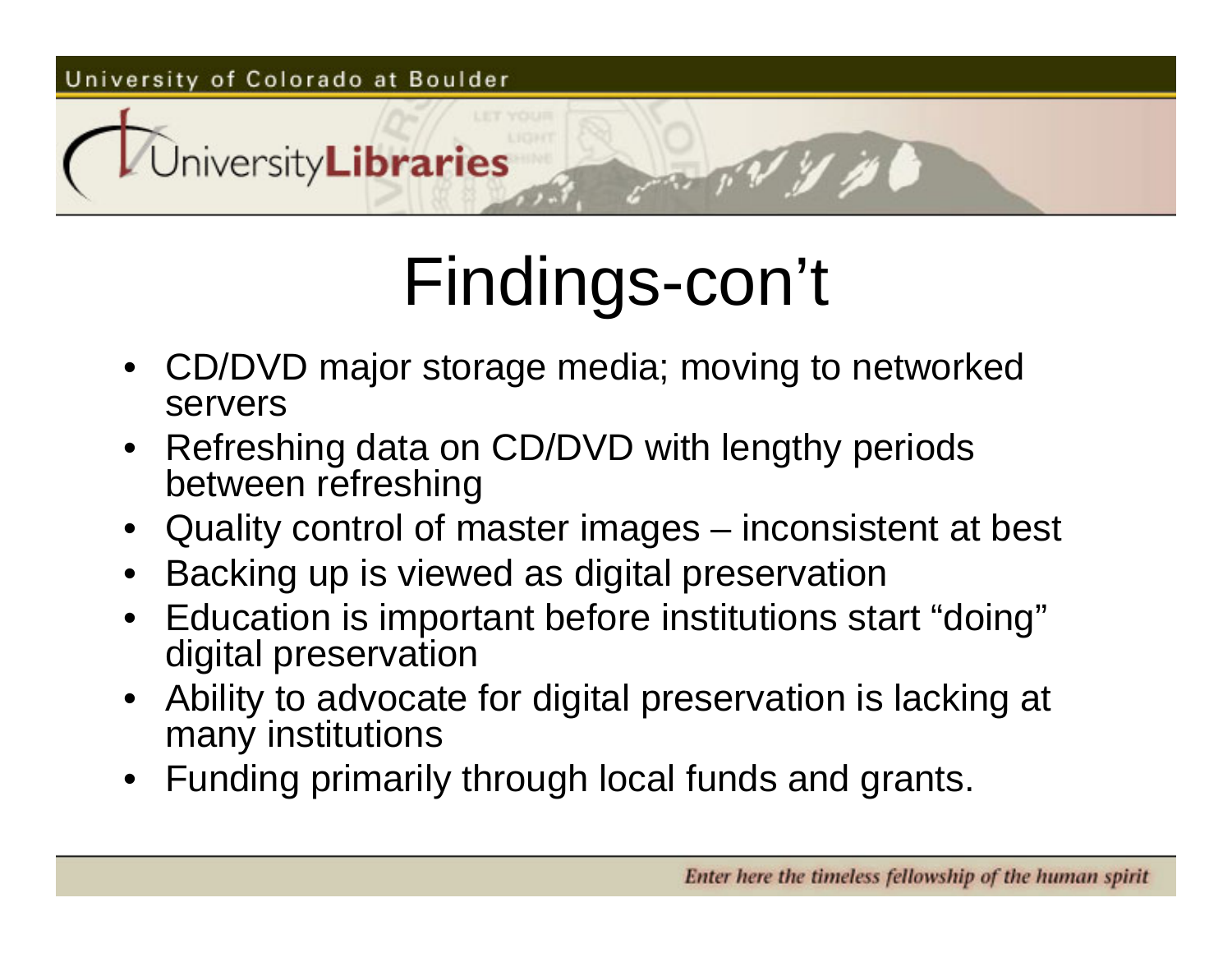

### Policies

- • **11. Does your institution have a WRITTEN policy or procedure document that addresses digital holdings in each of the following areas? (List the URL if a copy is on the Web; otherwise, please attach a copy.)**
	- **Mission and goals yes no being developedURL**
	- **Collection development yes no being developedURL**
	- –**Emergency prep'ness yes no being developedURL**
	- Exhibitions
	- Preservation **Strategic planning yes no being developedURL**
	- **Public services yes no being developedURL**
	- **Rights and licensing yes no being developedURL**

 **Exhibitions yes no being developedURL Preservation yes no being developedURL**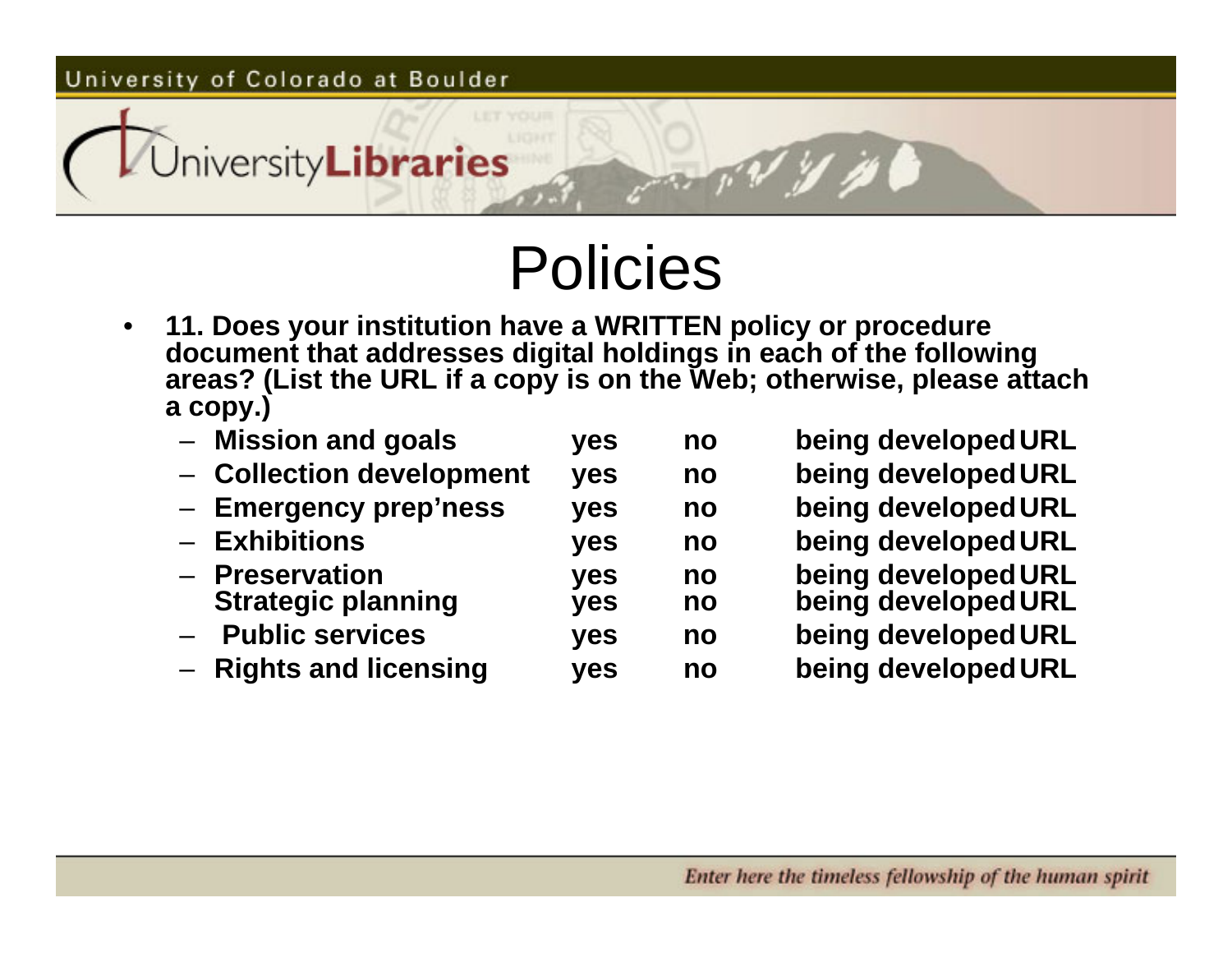#### Outsourced Repository question

**68. Does the Repository have: Yes No Don't know A publicly available Preservation Plan? Have you reviewed the Preservation Plan? Contingency plans incase of emergency? Are you aware of what these plans are? Escrow arrangements for software If they do, do you have access to it? Off-site backup of the database? Separate professional staff supporting the digital repository? Authentication/authorization?Customer documentation?Customer administrative module?Usability testing? Migration strategy (may be part of preservation plan)**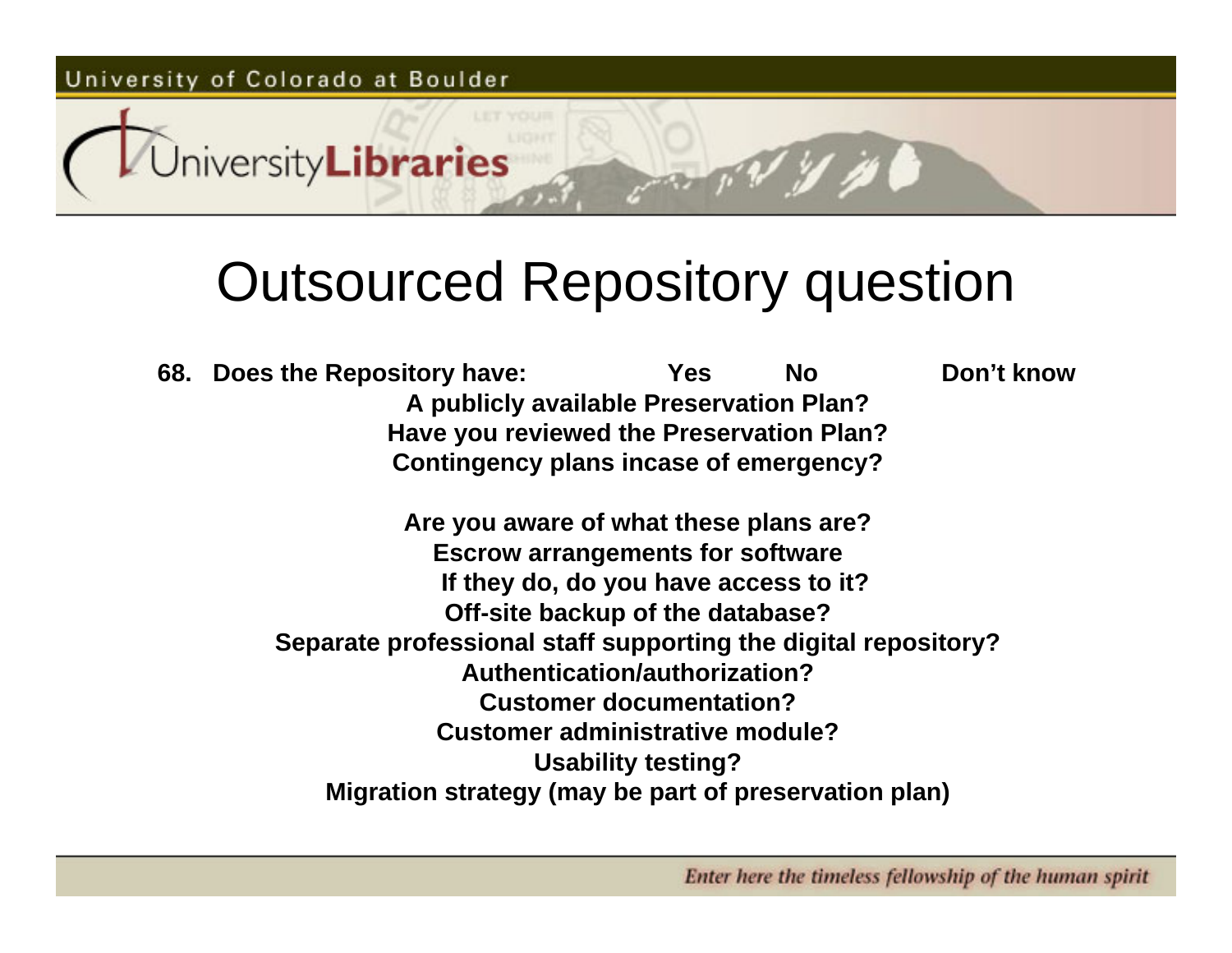## Survey question

- **69. How does the repository demonstrate that they are a financially viable organization?**
	- **--Publicly available audit**
	- **--Audit available upon request**
	- **--Financial statement available upon request**
	- **--Other, please specify**
- **Are the repository's business plans and practices transparent, and compliant with generally accepted accounting practices and auditable?**
- **Do you have a contract or formal agreement?**
- **73. What components does the contract cover? Yes No**
	- **--Who has access to the digital objects and at what frequency**
		- **--Delivery options**
	- **--Preservation rights**
	- **--Copyright**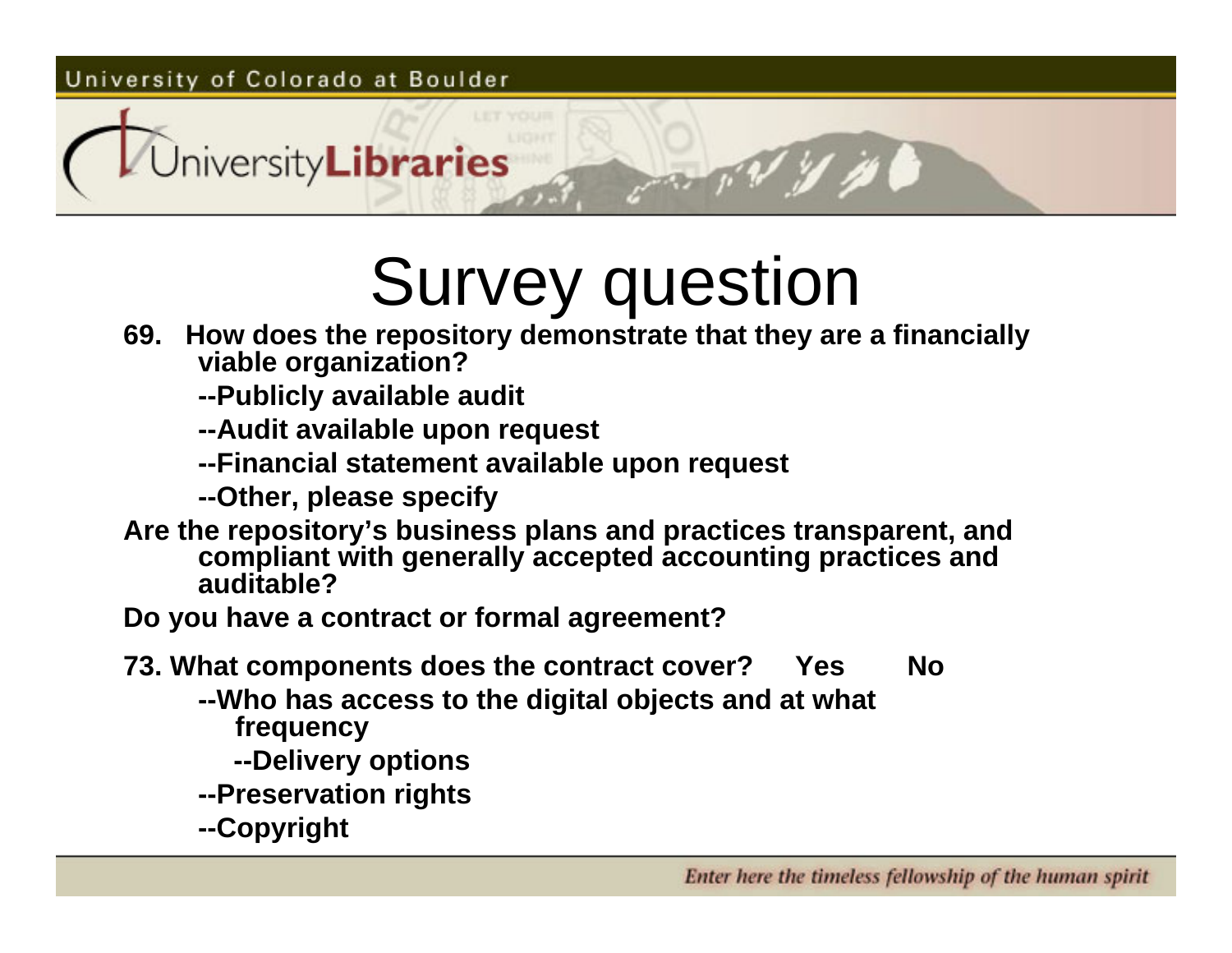# Type of recommendations

- • Improved documentation—continuity planning, workflow processes, etc.
- Review digital preservation activities, including refreshing schedules, quality control, etc.
- Review system back-up procedures and implement offsite storage
- • Review optical media utilization, including storage retrieval and duplication
- •Incorporate preservation information into metadata
- 53% of the recommendations were discussed and 48% of the recommendations acted upon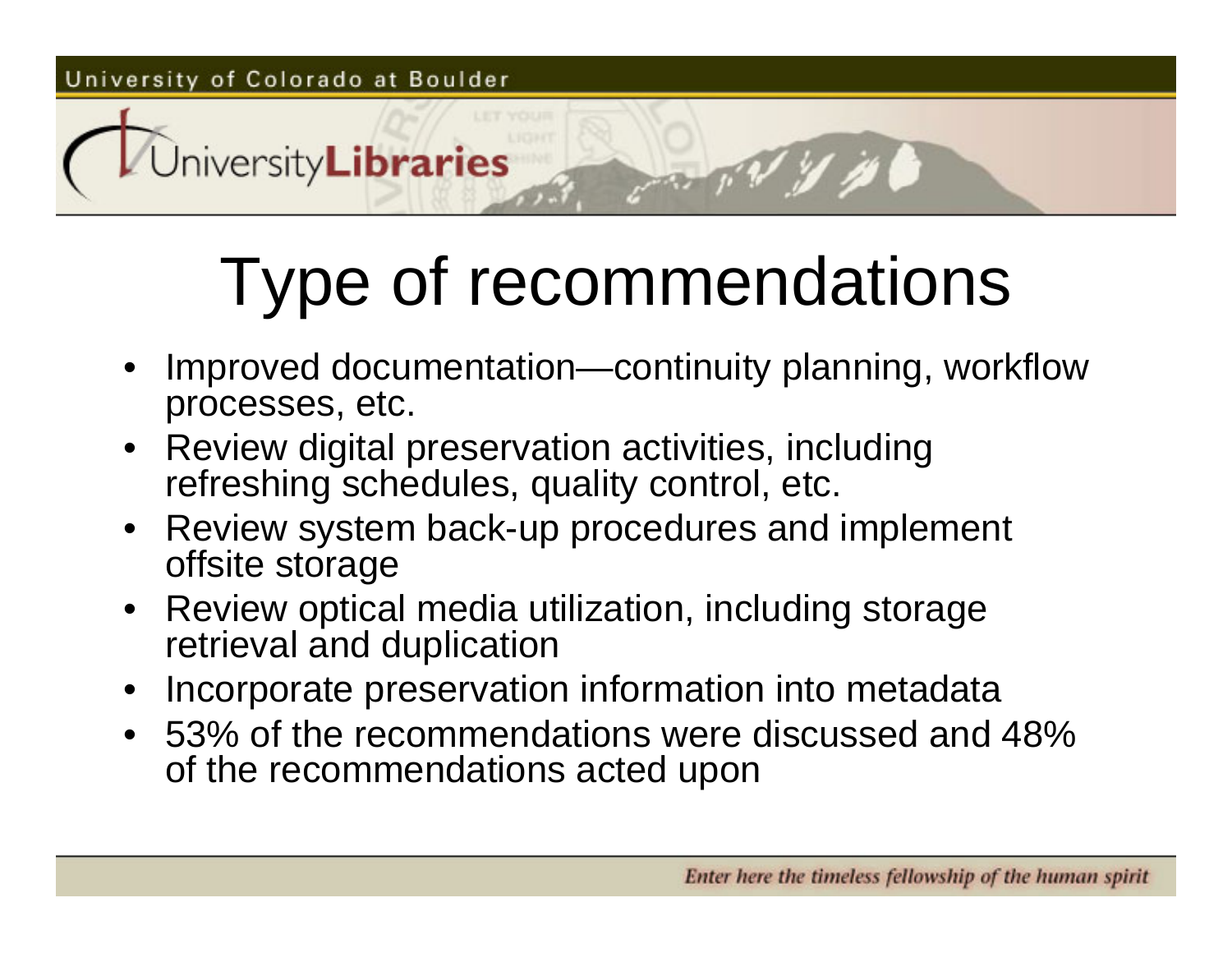## So what does all this mean?

- Focus of long term preservation has been on the technology and standards, certification, etc. to build the infrastructure
- To make it reality we now need to
	- Expand advocates for long term preservation
	- Expand the knowledge base of professionals and practitioners
	- Move from digital project to digital program
	- Integrate preservation into all aspects of digital lifecycle
	- Develop best practices
	- Make policy examples available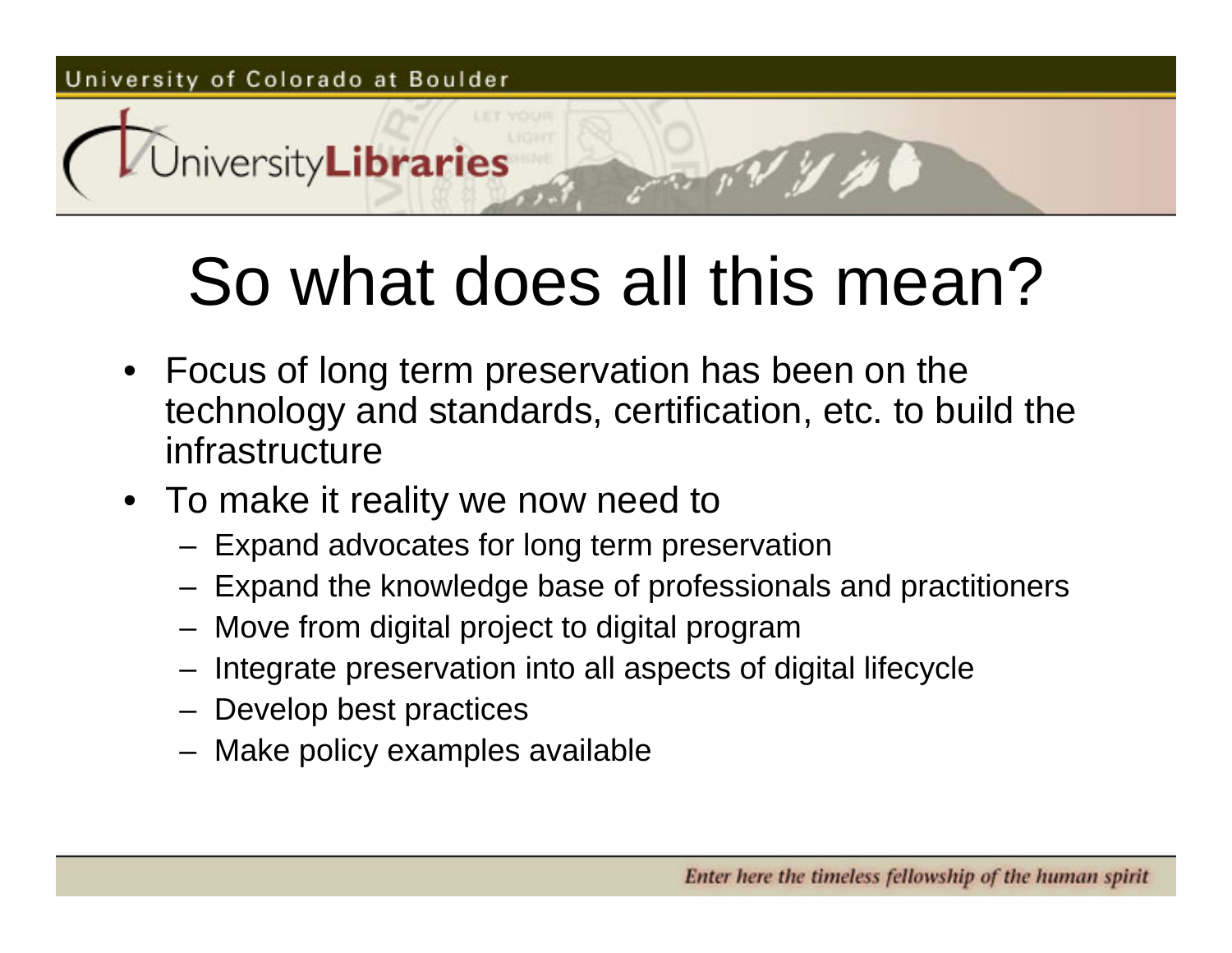# Digital Curation Curriculum

• Education needs to be:

University**Libraries** 

- National programs are nice, but we need to move to the state and regional level
- Professional and CE
- Needs to focus on:
	- Technology, standards and best practices
	- Policies, Tactical strategies (Development and implementation)
	- Workflow and Documentation—How to do it
	- – Business planning—and all that it involves such as market research, financial analysis and planning
	- Continued emphasis on collaboration—particularly beyond the library or museum or campus